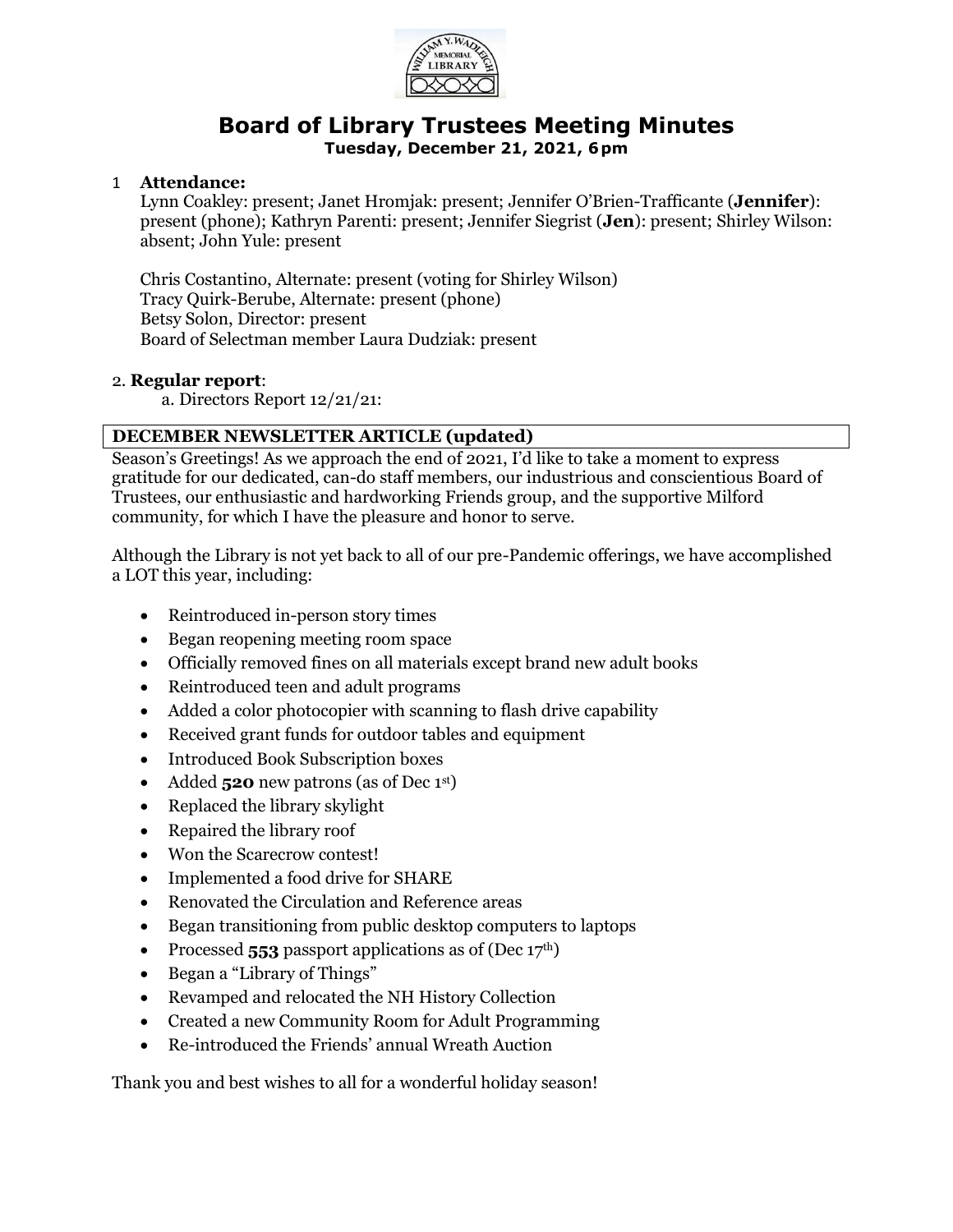## **DECEMBER STAFF NEWS**

- Jane and I attended a workshop at the State Library on designing programs and Services for Adults
- I attended the United for Libraries webinar on Challenges to Materials and a workshop on the Top 10 Labor and Wage Violations in 2021 (to be sure our practices are compliant with the DOL). We are in good shape on both fronts, but I would like the Trustees to review 2 of our policies for possible updates.
- All current passport agents are completing their annual recertification and I will be sending in the paperwork to remain a passport acceptance facility for another year.
- Staff has completed open enrollment with the Town
- We have hired a new custodian. He will begin work on  $12/20/21$  and train with Andrew for 2 – 4 weeks before beginning a regular schedule. Please welcome David Cormier of Brookline to our team.
- We are excited to have our 3 college students back at work over their school breaks

## **FACILITIES**

- Peniel came out to do a mold remediation inspection/quote.
- Portland Glass looked at the three cracked windows on the lower level and will be here to replace them in January.
- Milestone has been in several times to gather information for a quote for rest room construction
- NH Custom Builders is working on a quote to build a deck or terrace in the Outdoor Program area in the Spring
- The outdoor tent sides have been installed and we are storing umbrellas and some of the extra chairs inside them for the winter
- The former NH Room has been cleared of materials. Andrew will be ripping up the carpet this week, as that is the source of the moldy/mildew smell according to Peniel. The plan is to replace the carpet with a laminate flooring before the end of December.
- The former AV Room has been converted into the Col. Lull History Room. It contains all of the materials from the History Collection, the microfiche reader and printer, and a table for patrons and staff. Reference is currently taking a physical inventory of the collection and has designed a request form for patrons to access the materials. Watch for their posts on Facebook – they've been finding some neat stuff!
- The Milford High School generously donated an unused laptop cart to the Library. We now have a way to neatly and safely charge all of the laptops, tablets, chromebooks, etc.
- We continue to see little foot traffic after 7pm. At the next determination of library hours, Staff recommends adding Thursday evenings to the schedule and possibly setting the closing time to 7pm on Tuesday, Wednesday and Thursday.

# **PROGRAMS & PATRONS**

- We now have access to edit our page on the Town of Milford website, so Reference staff will be updating program and hours information as needed
- The Story Time programs have become so popular that we added 3 more sessions over the course of 2 days (4 Story Times in all)
- The Adult Programming team has developed a series of events to run during the weekdays from January through March as a way to determine the needs and wants of our community. A schedule will be available after the New Year. Programs will include films, discussion groups, crafts, and more.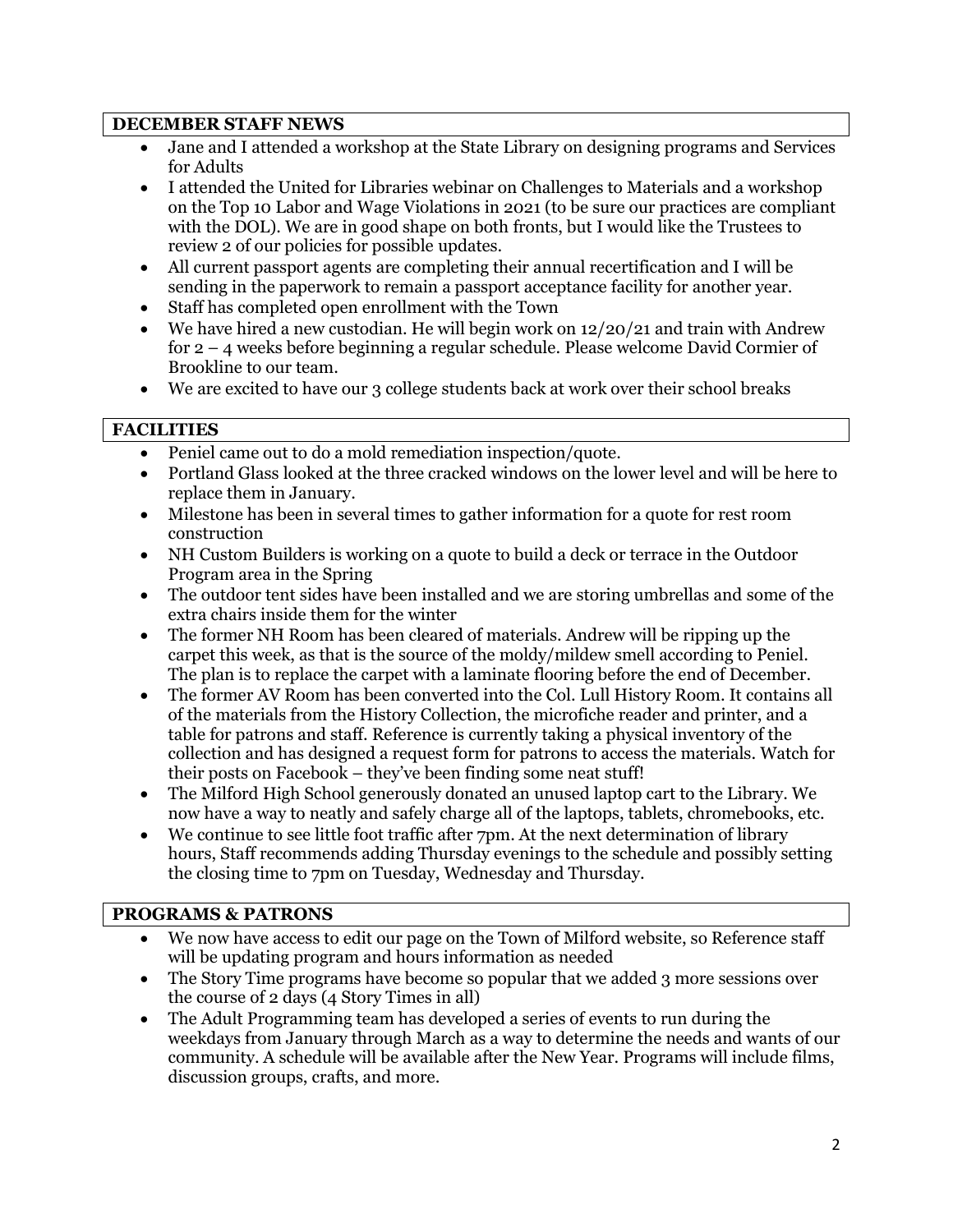- Because of the increase in folks experiencing car battery issues while parked in our lot and to protect the staff and library from litigation should they blow up an engine when assisting someone in jump-starting their car, we purchased a portable battery charger to lend out. It may be borrowed for 4 hours at a time and the borrower must leave their Driver's License with us until they return the device. The charger has already been checked out 5 times! It became the first entry to our new "Library of Things" (see below)
- Staff has long wanted to create a collection of "things" that could be borrowed for projects by our patrons. Now that we have storage space in the new Community Room, we have established a Library of Things. Besides the car battery charger, we have added an electric balloon inflator and balloon arch that folks can borrow for parties, 32 cake pans (donated by the Merrimack Library) and a yarn winder. This collection is designed for items that people might want to use once in a while, but don't want to purchase. Our hope is to add some dvd players and a power washer in the near future.

## **STATISTICS**

Here are some statistics for the year so far:

|                      |            | Foot           | <b>Curbside</b> | <b>Total</b>   | Computer    | Days Open           | <b>Service</b> | Youth        | <b>Adult</b> | <b>Takehome</b> |
|----------------------|------------|----------------|-----------------|----------------|-------------|---------------------|----------------|--------------|--------------|-----------------|
|                      |            | <b>Traffic</b> | <b>Delivery</b> | <b>Patrons</b> | <b>Use</b>  | <b>For Browsing</b> | <b>Hours</b>   | <b>Boxes</b> | <b>Boxes</b> | <b>Crafts</b>   |
| Appointments         | <b>JAN</b> | 94             | 1203            | 1297           | 27          | 6                   | 131            | 65           |              | 426             |
| only                 | <b>FEB</b> | 93             | 1533            | 1626           | 42          | 7                   | 128            | 50           | 57           | 436             |
|                      | <b>MAR</b> | 152            | 1658            | 1810           | 29          | 9                   | 160            | 53           | 39           | 467             |
|                      | <b>APR</b> | 736            | 1196            | 1932           | 30          | 11                  | 152            | 53           | 44           | 393             |
|                      | <b>MAY</b> | 942            | 900             | 1842           | 50          | 12                  | 140            | 24           | 43           | 350             |
| <b>Building Open</b> | <b>JUN</b> | 2652           | 356             | 3008           | 116         | 24                  | 184            | 15           | 35           | 425             |
|                      | JUL        | 3553           | 49              | 3602           | 144         | 26                  | 185.5          | 27           | 35           | 490             |
|                      | <b>AUG</b> | 3084           | 24              | 3108           | 176         | 26                  | 185            | 23           | 32           |                 |
|                      | <b>SEP</b> | 3073           | 13              | 3086           | 187         | 24                  | 200.5          | 17           | 35           |                 |
|                      | <b>OCT</b> | 3599           | 3               | 3602           | 164         | 24                  | 194            | 19           | 30           | 400             |
|                      | <b>NOV</b> | 3172           | 7               | 3179           | 191         | 23                  | 188            | 19           | 32           | 300             |
| *through             |            |                |                 |                |             |                     |                |              |              |                 |
| 12/18                | <b>DEC</b> | 1045           | 8               | 1053           | $\mathbf 0$ | 24                  | 202.5          |              |              |                 |
|                      |            |                |                 |                |             |                     |                |              |              |                 |
|                      |            | 22,195         | 6,950           | 29,145         | 1,156       | 216                 | 2,051          | 365          | 382          | 3,687           |

#### **OTHER NEWS**

- We have made it through the first pass of the ARPA 2 Grant offered via the State Library. We've been awarded almost \$12,000 to create a Teen Area! The next step is to receive approval from the Governor's Council (they meet December  $22<sup>nd</sup>$ ). If we are successful, the funds will be available in January – fingers crossed…
- Many thanks to Chris Costantino for her amazing memory. We have been searching for the history of what is labeled the "Wadleigh Library Fund" on the Town Trustee reports for nearly 5 years. Chris recalled a large fund (\$600,000) being donated to the Library via the Town Trustees back when Art Bryant was Director. She did some research and found the name "Morris K. Webster." I located a paper file for the "Webster Trust" and sure enough, we found paperwork documenting the gift, several reviews by law firms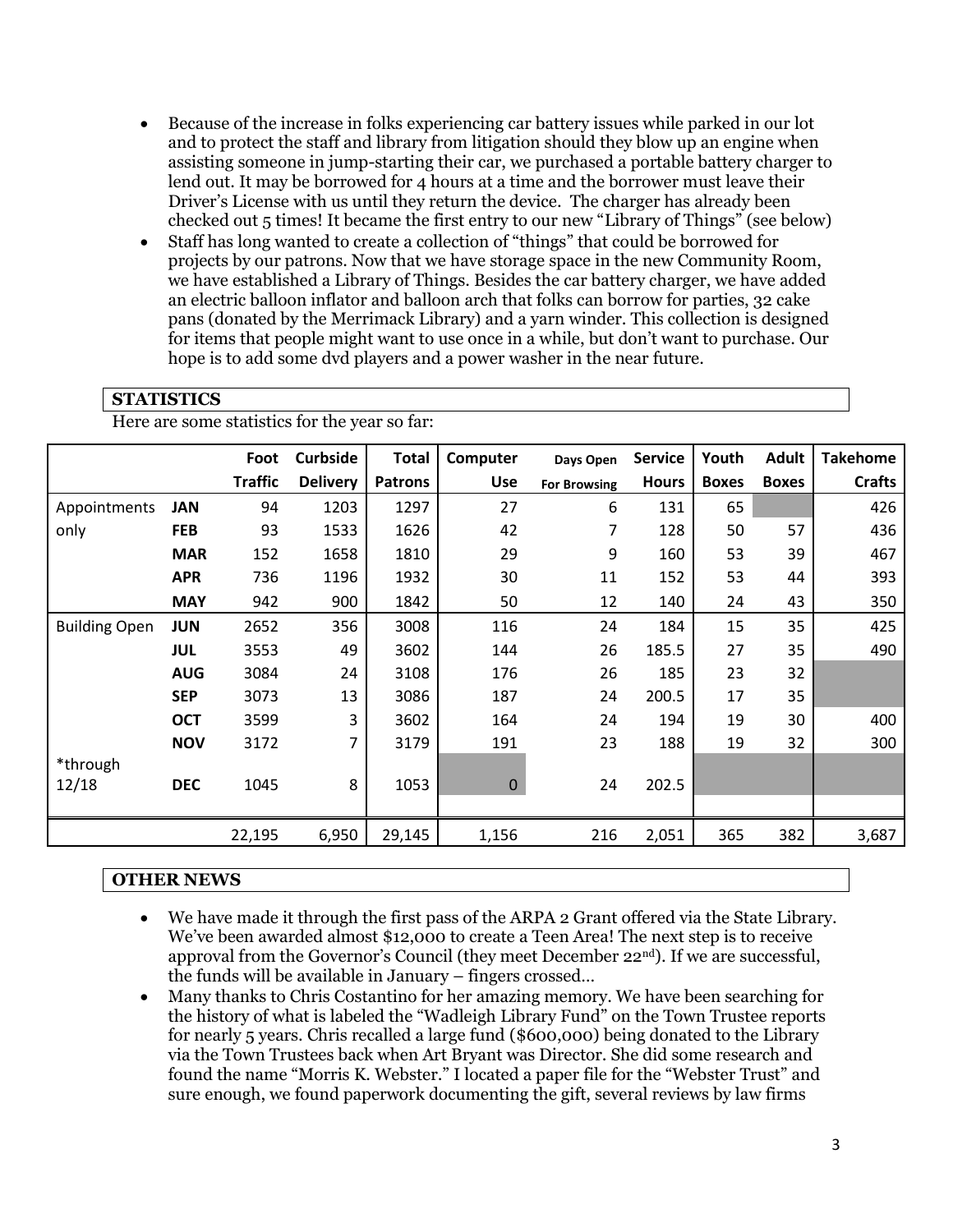approving spending of the principle for Library Building/Expansion and a history of how the fund has been used so far. The confusion all this time has come from the fact that there is another, smaller, Webster Trust Fund (Hannah E. Webster). Let's be sure to document this information in the next Trustee meeting minutes so that future Trustees and Library Directors will have a way to learn about this fund.

- Chris Gentry has backed up all of the Library's Facebook activity via Archive Social, and will continue to do so. That way we will be in compliance with any Right to Know requests in the future.
- Based on current calculations we will underspend our Town Appropriations. I will bring ideas from the staff for ways to use those funds to the Trustee meeting.

Wishing you all a Happy and Healthy Holiday Season!

Respectfully Submitted, Betsy Solon

Betsy added to the Directors Report with 2 items:

- the carpets in the Library were cleaned
- Lincoln Daly approached Betsy about paying for some of the cost of fixing the retaining wall near the Library stairway. The Library owns most of it and it is crumbling. This will be addressed again in the Spring.

 b. November minutes were approved via a motion by Lynn and seconded by John. All approved.

 c. Treasurer's Report – A motion was made by Jen and seconded by John to accept the \$12 collected for the building fund. All approved.

#### 3. **New Business**:

a. The 2022 Trustee meeting calendar was reviewed and approved.

 b. Unused Town Appropriation Funds – We have \$18Kin unexpended funds for this year. A motion was made by Lynn and seconded by Chris to allow Betsy to spend up to \$18K for items such as laptops, security camera, an Owl system or new computer stations. All approved.

c. United for Libraries – Kathy reminded us of this free resource.

 d. Material Selection Policy review – The Policy was reviewed as a preventive measure based on book banning efforts in other towns. ALA has an intellectual freedom area on their website with information on books that are banned. The policy will be updated and today's review noted. A motion was made by Chris and seconded by Jen to approve the policy with no changes. All approved.

 e. Safety of Minors Policy update – A motion as made by Lynn and seconded by Jennifer to accept Betsy's edits to the policy. All approved.

f. NH Room Renaming – The Board approved renaming the room to the Milford Room.

g. Town Report – Chris agreed to take the first stab at the 2021 Town Report, and will send to Janet for additional edits before going to Kathy/Betsy. It is due the 2<sup>nd</sup> week of January.

h. Any other new business – None.

#### 4. **Public Questions and Comments**: None

#### 5. **Old Business**:

 a. Mask Policy & Reopening plan update – The board agreed via a motion by Jen and seconded by Lynn that the staff should continue to wear masks and masks will continue to be optional for the public  $-\frac{except}{}$  for any in-person programs where masks will be mandatory. This change will be reassessed at next month's meeting.